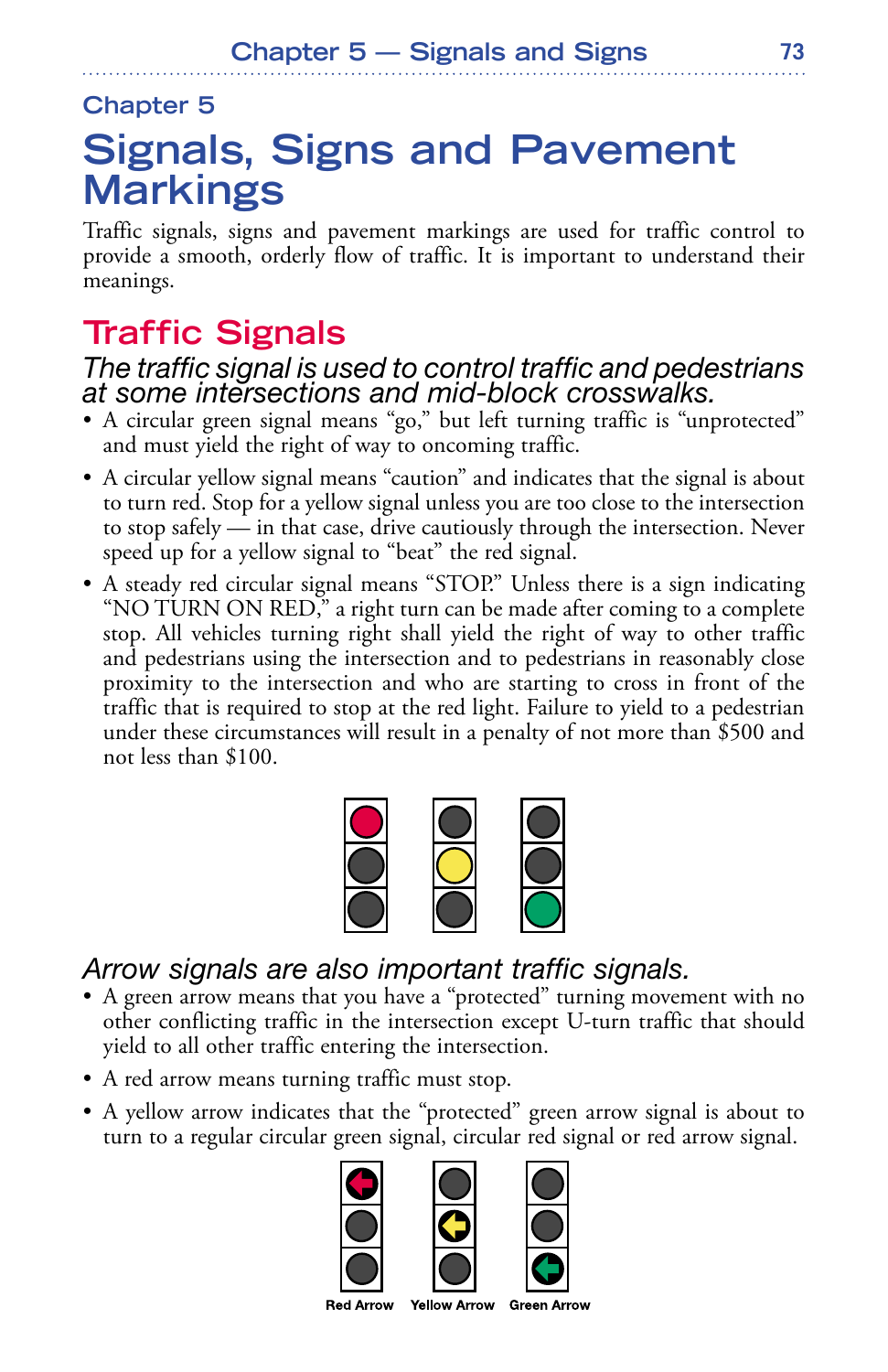### **Chapter 5 — Signals and Signs**

Some traffic signals have a combination of "protected" turn arrow signals and "unprotected" circular signals based on traffic demand. At these intersections, both through traffic and turning traffic are controlled by circular signals if no arrow signal is displayed. When arrow and circular signals are both displayed, turning traffic is controlled by the arrow signals and through traffic is controlled by the circular signals. Below are examples of combination signal displays you may see.



When approaching an intersection with a traffic light that has malfunctioned due to a power outage or some other problem, you should approach the intersection and proceed as though the intersection is controlled by a stop sign on all approaches to the intersection. This does not apply if a law enforcement officer or another authorized person is directing traffic, or if another type of traffic control device is in operation.

#### *Flashing Signals*

The flashing red signal has the same meaning as the stop sign: stop and do not proceed to move until you can enter the intersection without interfering with approaching traffic. The flashing yellow signal has the same meaning as a warning sign. Slow down and proceed with caution.

#### *Left-Turn Traffic Signal Heads*

The left-turn traffic signal head is designed to make it easier for drivers to know what to do when making a left turn. The traffic signal head will add a flashing yellow arrow. When the flashing yellow arrow is displayed, left turns are permitted but drivers must yield to oncoming traffic.

Below is what this style left-turn traffic signal head looks like and what drivers should do as the light changes:



**Solid Red Arrow:** Stop. No turns are allowed.

**Solid Yellow Arrow: Prepare to stop.** 

**Flashing Yellow Arrow:** Left turns are allowed, but first they must yield to oncoming traffic and pedestrians.



**Solid Green Arrow:** Left turns allowed, and they do not need to yield to oncoming traffic and pedestrians. Proceed with caution.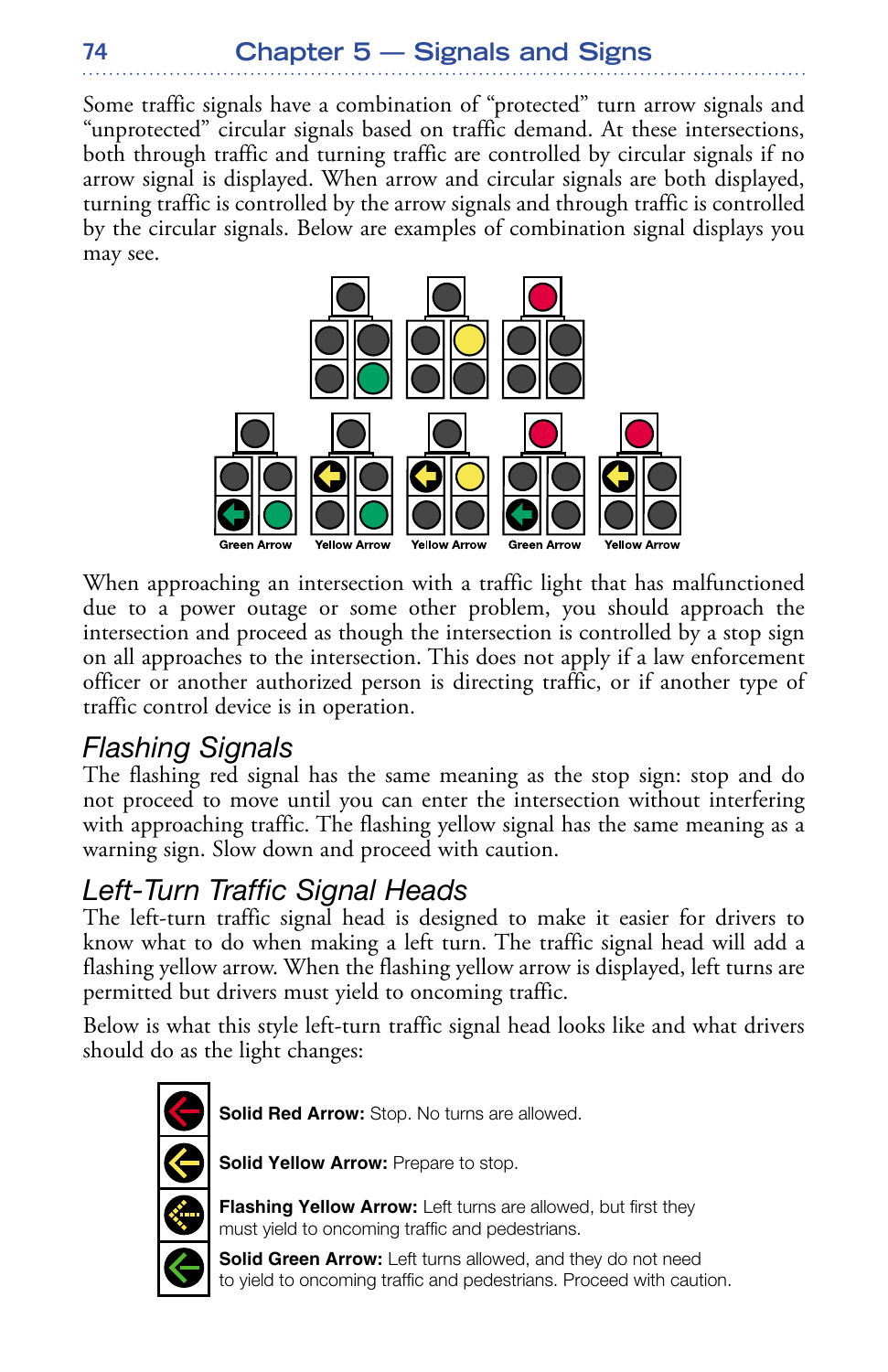## **Traffic Signs**

Shape and color make it possible to recognize the various kinds of highway signs at a glance.

*Traffic signs are divided into three types:*

### *1. Regulatory Signs*

The eight-sided (or octagon) sign is the *stop* sign. The word "STOP" is printed in white on a red background. The octagonal shape is used for stop signs only. The stop sign is usually posted six to 50 feet from the intersection. When you approach this sign, the law requires you to come to a FULL stop. Do not proceed to move again until you are sure the way is clear.

When a stop sign, traffic light, flashing light or other traffic-control device requires a vehicle to stop at an

intersection, the driver must stop at the appropriately marked stop line. If there is no stop line or marked crosswalk, the driver must stop before entering the intersection where he/she has a view of the intersecting street.

The *yield* sign is triangular shaped with the point at the bottom. This sign is red and white with the word "YIELD" in large letters at the top. When you approach the yield sign, you must slow down and yield the right of way. Your need to stop depends on the traffic on the intersecting street. To avoid interfering with that traffic, you must stop and wait for it to pass.

Rectangular and square-shaped signs, which are normally

black and white or red and white, are also used to show speed limits and other regulations. These signs will also have messages such as "NO U-TURN" or "KEEP RIGHT EXCEPT TO PASS." Failure to obey these signs is unsafe as well as a violation of the traffic laws.











The *handicap parking* sign indicates that a space is reserved for persons who qualify for and are displaying a handicap license plate or a dashboard placard.



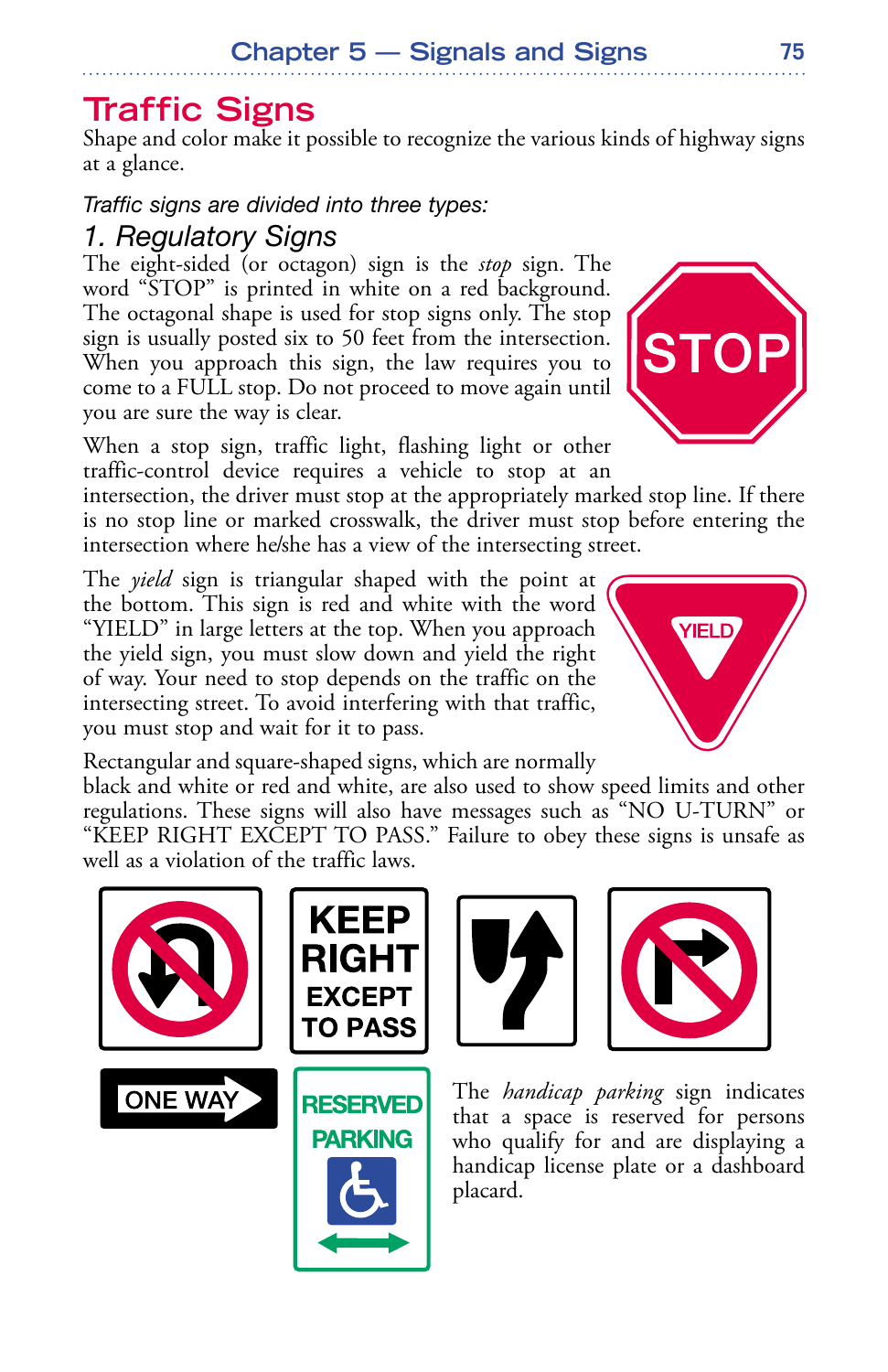#### *2. Warning Signs*

The pennant–shaped yellow warning sign emphasizes, rather than replaces, the rectangular regulatory "DO NOT PASS" sign. The pennant is located on the left side of the road and points to the beginning of the no-passing zone (solid yellow line in your lane).

Diamond-shaped signs are also caution or warning signs. They

are normally black on yellow, but when they are black on orange, they warn of conditions for construction or maintenance areas. When you see one of these signs, drive with extra care. One of the most important caution signs

is the "STOP AHEAD" sign. It is placed far ahead of a stop sign when the driver's view of the stop sign is blocked by a curve or other objects. Diamond-shaped caution or warning signs that are orange with black messages warn about construction or maintenance areas. Highway work zones are covered in more detail in *Chapter 4 — Your Driving.*

*Samples of caution or warning signs*





A circular sign, with a black cross and the black letters "RR" on a yellow background, gives advance warning of a railroad crossing. When you see this sign, slow down. Stop if necessary to be sure you can safely clear the crossing.

At the railroad crossing itself is the railroad crossing crossbuck sign. The words "RAILROAD CROSSING" are printed in

black on the white crosspieces. If there are multiple tracks at the crossing, they are shown on a sign below the crossbuck. You must stop at a railroad crossing whenever a flagman, signal or gate indicates an approaching train. You must remain stopped until the gate lifts or the signal or flagman indicates that it is safe to proceed. Take the time to check twice in each direction before crossing a railroad track.



**76**

**NO** 

**PASSING ZONE**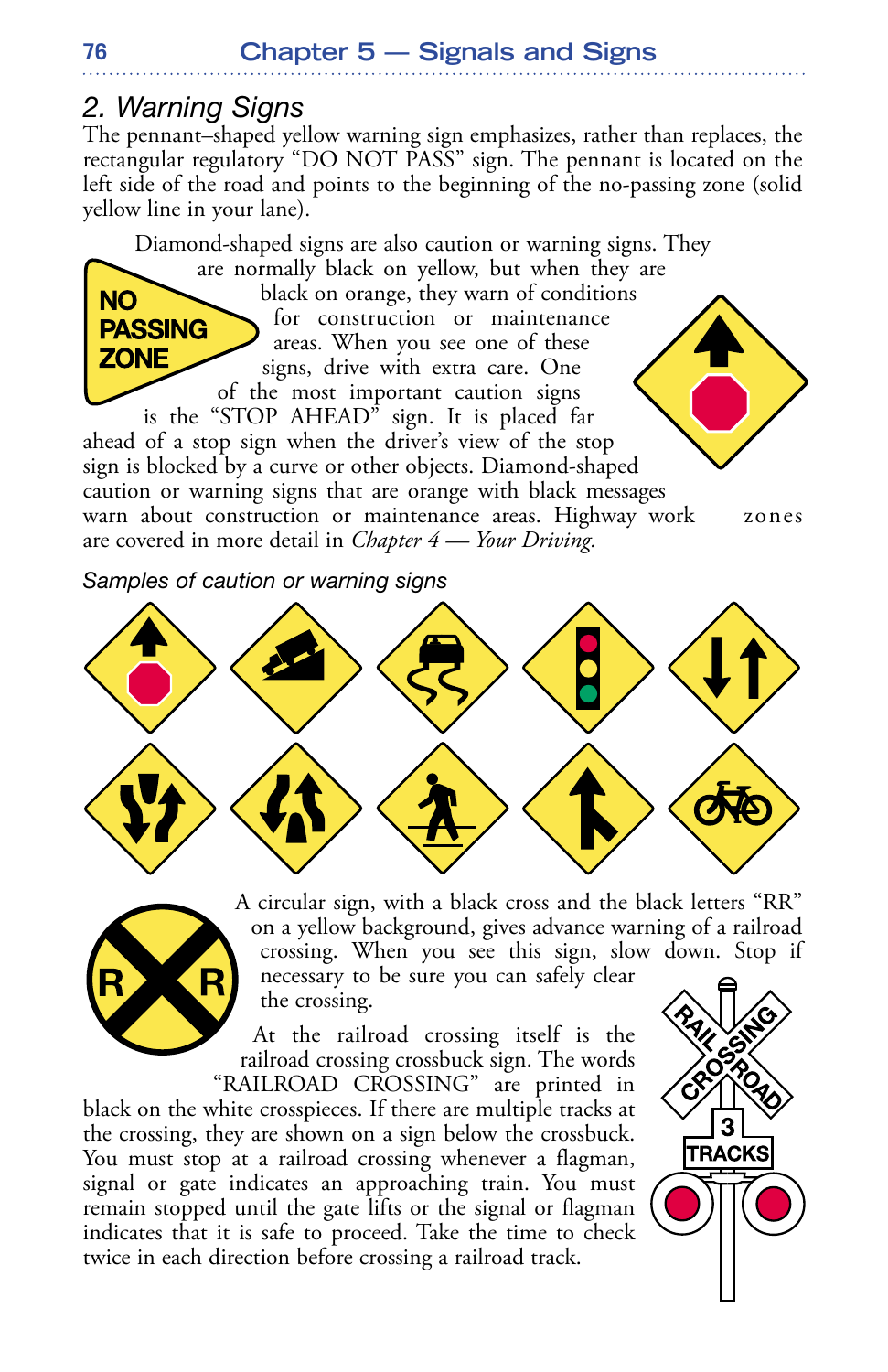### **Chapter 5 — Signals and Signs**

The five-sided (or pentagon) sign warns of a school zone or a school crossing. You should be especially watchful for children in these areas. In many school zones, the speed limit is reduced during certain school hours.

### *3. Guide/Informational Signs*

Guide/informational signs give directions, routes, distances and indicate services.

*Interstate, U.S. and N.C. highways are numbered and marked.*

- Odd-numbered highways generally run north and south.
- Even-numbered highways generally run east and west.
- Route markers for U.S. highways are in the shape of a shield.



• North Carolina route markers are diamond shaped.

• N.C. secondary road signs are rectangular in shape.

• Interstate highways are marked by a red, white and blue shield.



• Signs indicating a nearby hospital, Highway Patrol station or telephone are blue and white.

• Guide signs, also rectangular in shape, may be green, brown or blue. They provide directions and

distances. If you are lost, a mileage and directional sign can help you.

Do not endanger other drivers by stopping in the middle of the road to read a sign. When safe to do so, move to the shoulder of the road and wait until you have figured out where you are and which route you should take.

**PILOT MOUNTAIN PARK** 









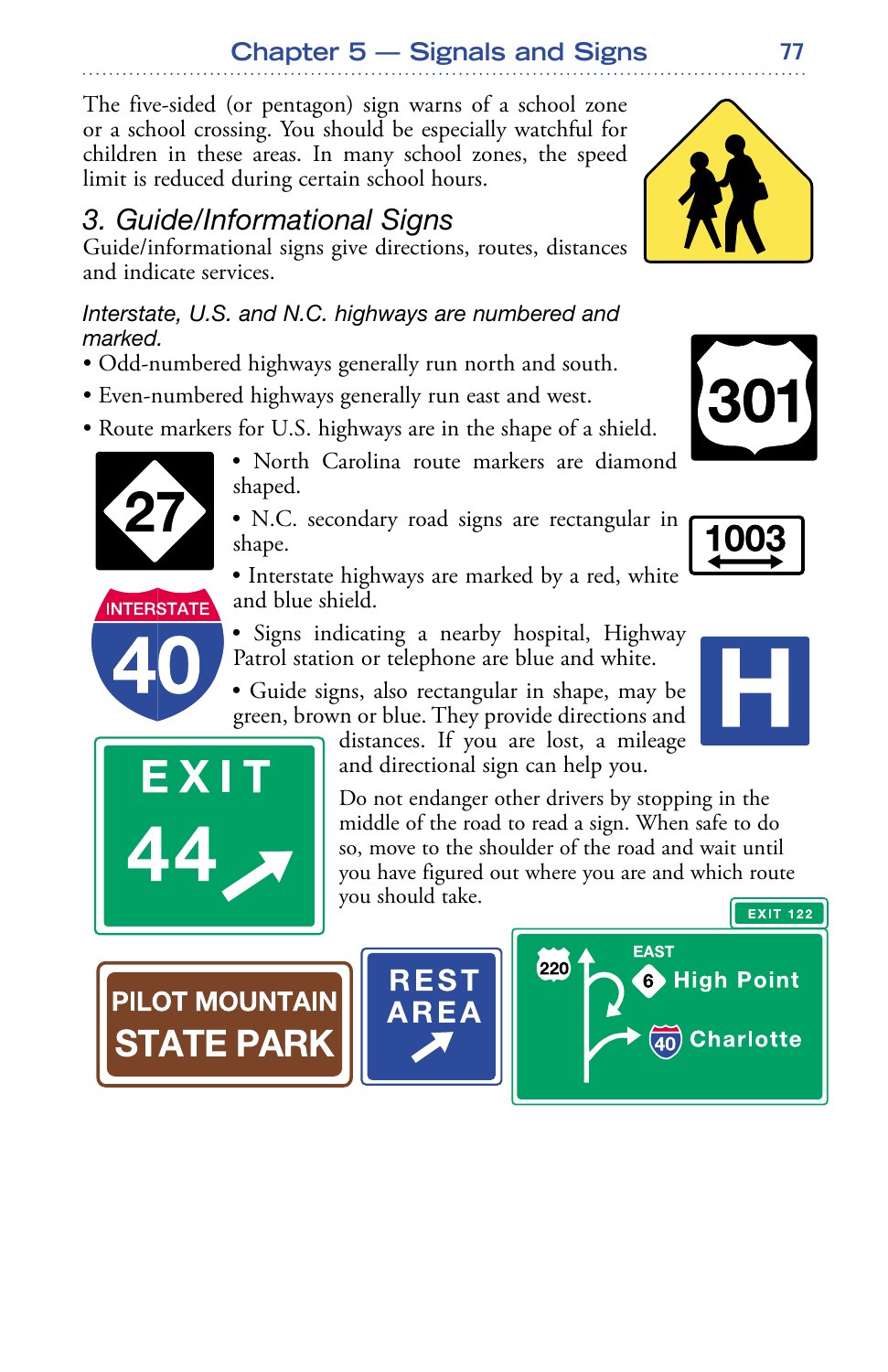## **Regulatory Signs**









. . . . . . . . . . . .



No Left Turn

No Right Turn

**EMERGENCY** 

PARKING

**ONLY** 



**NO TURNS** 





Thru & Left



Keep Left







Double Left Turns



**ONE HOUR** 

PARKING

**DO NOT PASS** 









**The DO NOT STOP ON TRACKS sign reminds the driver not to stop on the railroad track for any reason.**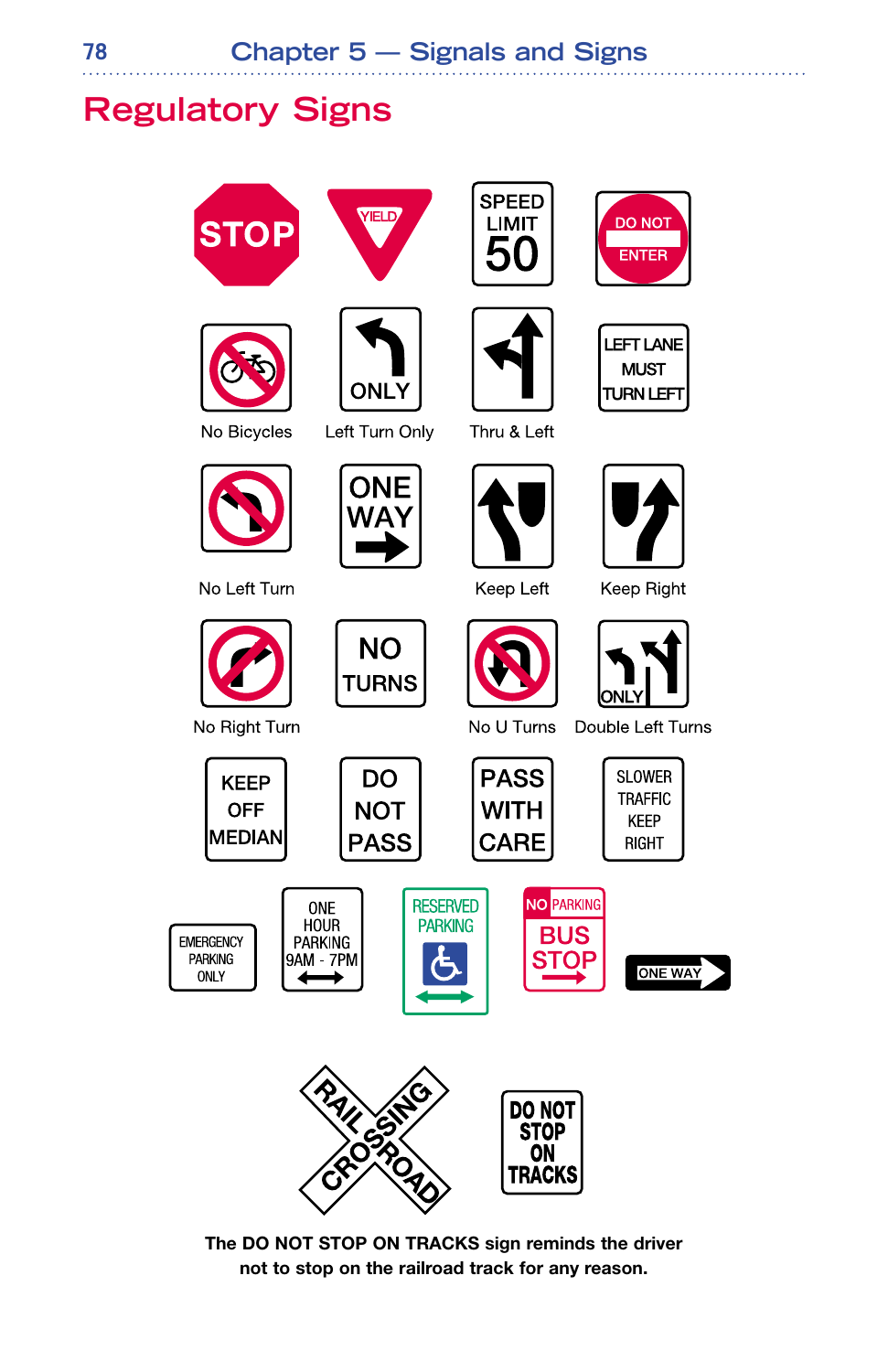### **Warning Signs**